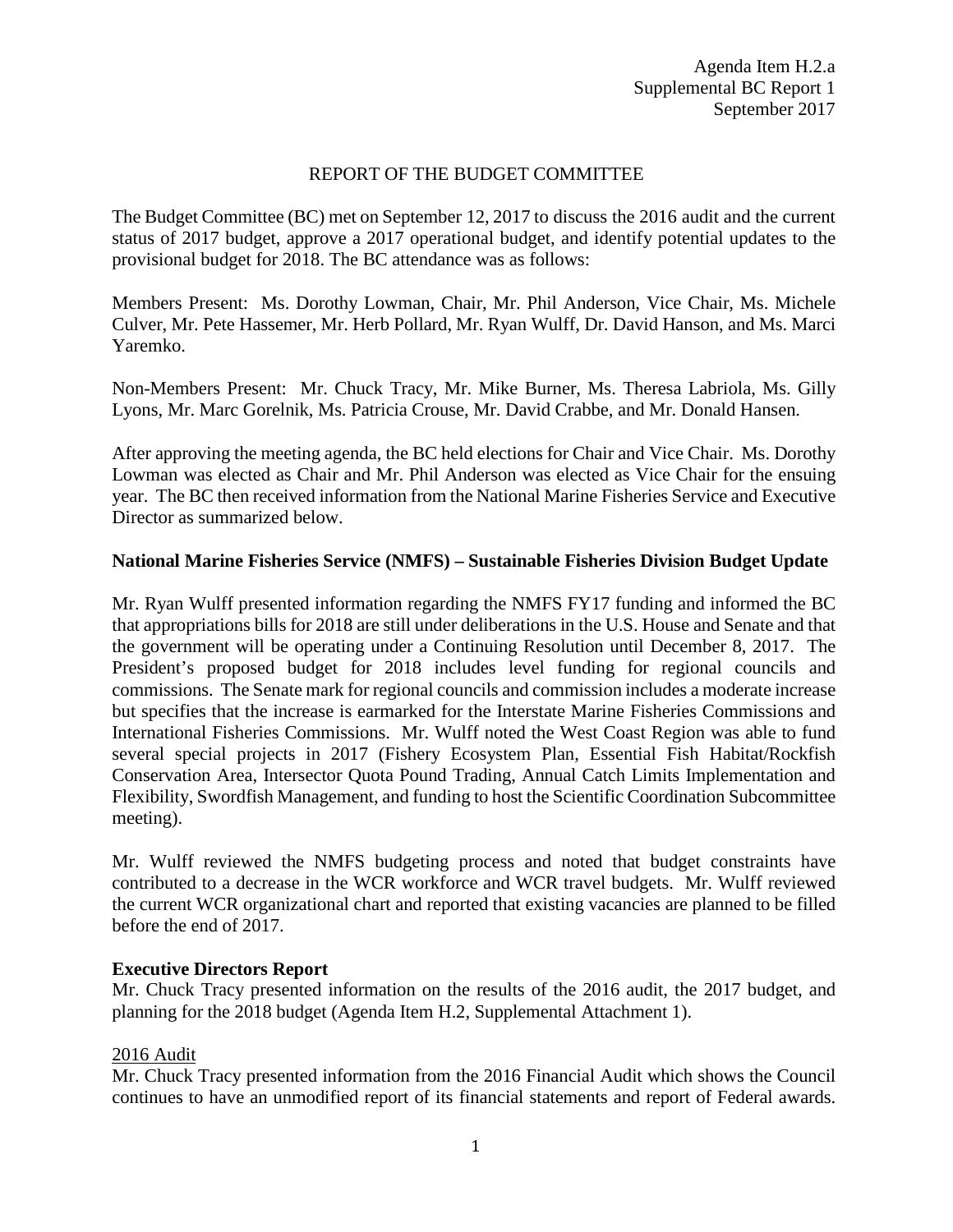The BC discussed the results and noted that again the report by our auditors found no material weaknesses, non-compliant materials, or reportable audit findings, and the Council maintained its status as a low-risk auditee. Committee members recognized and expressed their appreciation for the strong staff work that results in the continued very positive audit findings.

# 2017 Budget

Mr. Tracy reviewed the current financial information which included: (1) status of funding for calendar year (CY) 2017, and (2) a summary of budget and expenditures for CY 2017 through August 2017. The status of funding for CY 2017, which is the third year of the 2015-2019 grant, included funds received to total \$4.279M. In November 2016, Council directed staff to pursue special project funding from NMFS. In July, NFMS approved the majority of the Council's special project requests and the Council received funds totaling \$696,625 in support of work on the following projects; Fishery Ecosystem Plan, Essential Fish Habitat/Rockfish Conservation Area, Intersector Quota Pound Trading, Annual Catch Limits Implementation and Flexibility, Swordfish Management, and the hosting of the January 2018 meeting of the Scientific Coordination Subcommittee of the Council Coordinating Committee.

The staff-recommended 2017 operational budget of \$4,742,753 was presented, and Mr. Tracy explained the differences between the provisional budget approved by the Council in November 2016 and the current operational budget. Expenses and spending for the first 8 months of 2017 are tracking within expectations.

# 2018 Budget

The BC discussed the process and Council staff preliminary expectations for the 2018 budget, including staffing and performance obligations as discussed in our grant. Base funding expectations were shown for 2018 including special projects that have been currently funded. Mr. Tracy noted that given the projects currently funded in addition to routine obligations, Council staff will be fully subscribed in 2018. While the BC is not expected to make a recommendation at this meeting, staff requests that the BC and Council provide details on priority activities to be highlighted or addressed for the November BC Meeting. At the request of the BC, Council staff presented the Council's year-at-a-glance summary to highlight funded and unfunded 2018 special projects (Agenda Item H.2, Supplemental Attachment 1).

2018 funding is expected to be within the range of the 2016 and 2017 enacted budget and there is an open request to NMFS for the remainder of the Fishery Ecosystem Plan funding request to finalize the work in 2018-2019.

In November, the BC will meet to recommend a 2018 provisional budget, provide recommendations and considerations on the utilization of the special project funds (Swordfish Management, Quota Pounds Trading), and to discuss additional priorities for special projects as identified by the Council and the BC. The BC requested Council staff provide additional information regarding the base funding levels for State contracts. Based on the breadth of information to be discussed and the workload associated with 2018 provisional budget development, the BC recommends scheduling additional time for the November BC meeting.